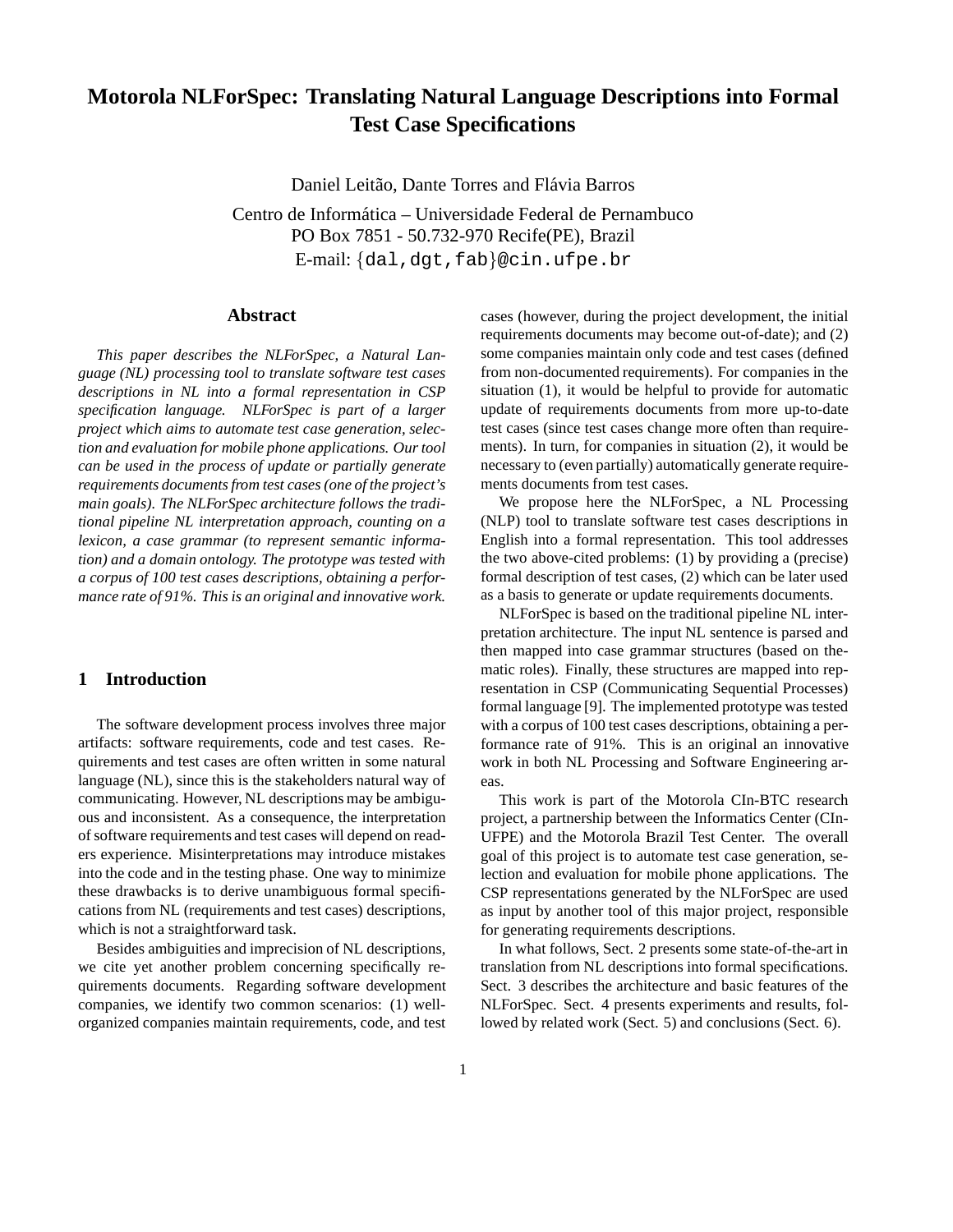# **2 Formal Specifications from NL descriptions**

This section briefly describes techniques and systems for translating NL descriptions into formal specifications. In the available literature, we could only identify three systems with similar (although, not exactly the same) goal as our tool: NL-OOPS [14], [6], [10]. This section will comment on the main features of these systems, which will be later compared to the NLForSpec (Sect. 5).These systems were developed within the Symbolic NLP approach, which centers around three major modules: syntactic analyzer, semantic analyzer and discourse/pragmatic analyzer [2].

The syntactic analysis stage aims to determine the input sentence syntactic structure according to a formal grammar. It may also include a pre-processing lexical analysis stage. This module can also be based on a Part-of-Speech (POS) tagger [7], which is commonly used in NLP systems based on the Empirical approach. In contrast to traditional parsers, POS taggers aim to determine the grammatical category of each word in the input sentence, rather than the whole sentence structure. Regarding the above-cited systems, unfortunately, we did not find in the available literature clear information on how they perform the syntactic analysis phase.

The semantic analysis is responsible for creating a representation of the sentence meaning, and it can deploy different formalisms (e.g., First-Order Logics, Semantic Networks, among others). Here, Knowledge Bases (KBs) may be used to explicit represent the objects, concepts, and other entities in a particular domain, as well as the relationships between them. Two of the above-cited systems follow this approach, using Semantic Networks as KBs [14] [6].

The discourse/pragmatics stage covers discourse analysis and intention recognition. Among the reviewed systems, only [10] treats discourse, since it takes as input descriptions of communications protocols, handling this input not as isolated sentences, but rather as paragraphs.

The following section describes the NLForSpec tool in detail, discussing its architecture and main features.

# **3 NLForSpec: Translating English Descriptions into Test Cases Specifications**

As said before, the NLForSpec is part of a larger project, aimed to update requirements documents, among other goals. Our tool is the first step in the translation process from test case descriptions into formal use models, following the Anti-Model-Based Testing Approach [5]. As said, the formal language used in the major project is CSP [9].

Our tool was developed within the NLP symbolic approach, which decomposes the mapping process into a sequence of well-defined tasks (Sect. 2). However, the NL-





**Figure 1. NLForSpec architecture**

ForSpec does not count on discourse and pragmatics analyzers, since each sentence in a test case represents an isolated action to be taken. Therefore, there is no need to process discourse fragments, but only isolated sentences.

In what follows, Sect. 3.1 presents the tools overall architecture, and a brief description of the tools knowledge bases and processing modules. Finally the systems process is illustrated by an example.

#### **3.1 Architecture**

Figure 1 illustrates the NLForSpec architecture. The rectangles represent the processing modules (Sect. 3.3): POS-Tagger, Semantic Processor and CSP Test Cases Generator. The cylinders represent knowledge bases (Sect. 3.4): Lexicon, Case Frame Base, Ontology and CSP Events.

Input test cases are composed by a sequence of sentences of three different types, in the following order: Initial Conditions, Steps and Post Conditions. As said, each sentence in a test case represents an action to be taken. Even the initial and post conditions are here interpreted as actions (e.g., the initial condition "Phone is in idle screen" is translated into "go to idle"). Each sentence is mapped onto one or more CSP events, which compose the CSP process that formally represents the correspondent test case.

# **3.2 Knowledge Bases**

This section presents the tool's KBs, which are all represented in XML format.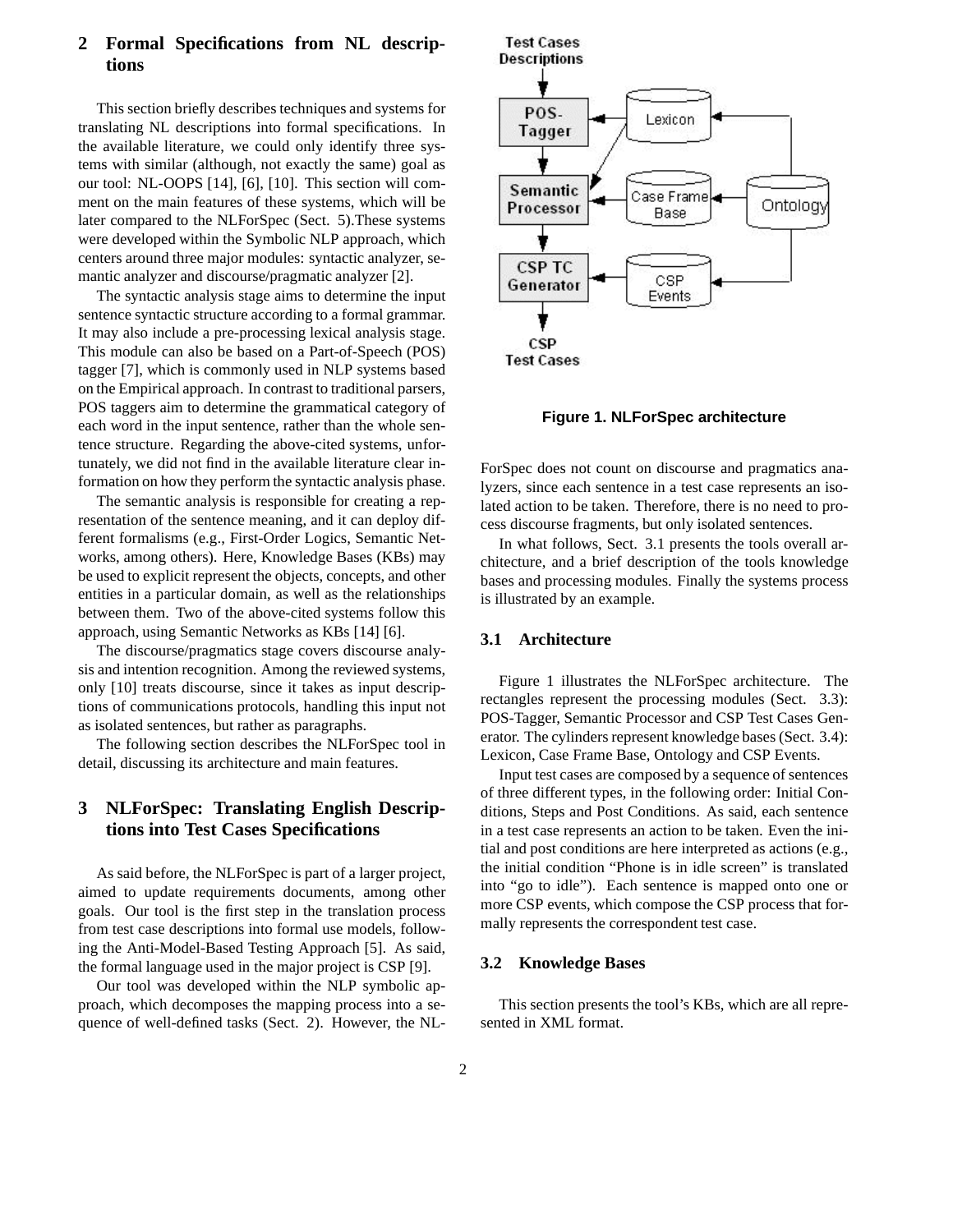#### **3.2.1 Ontology Base.**

The domain entities are represented in the Ontology, which groups them into classes, according to their characteristics. Figure 2 shows a fragment of ontology and its representation in XML format in the domain of mobile phone applications. The ontology represents only specialization relations between classes, in order to ease the addition of new domain entities (since it is just necessary to assign a class to the new entity).



**Figure 2. Ontology excerpt: graphical and XML representations.**

#### **3.2.2 Lexicon.**

The Lexicon stores the terms that may appear in the input domain. It is based on the phrasal lexicon approach [4], in which the terms are multi-word phrases. This KB contains three types of terms: (1) Noun, representing a domain entity; (2) Verb, representing an action; and (3) Modifier, representing a modifier that may appear before or after a noun, changing its meaning. Figure 3 presents two lexical terms in the sentence "Select at least 3 messages from inbox folder". As said, nouns represent domain entities. Therefore, each noun entry must contain a tag associating it to one Ontology class.

#### **3.2.3 Case Frame Base.**

This KB stores the system's grammar, which is based on the Case Grammar formalism [8]. It comprises a set of case frames with information about the input domain verbs and their thematic roles. These frames represent linguistic semantic knowledge (whereas the ontology represents domain semantic knowledge).

Each case frame corresponds to one verb meaning in the input domain, containing all verbs which share that same



**Figure 3. A fragment of the Lexicon.**

meaning and thematic roles.<sup>1</sup> For instance, the case frame SelectItem (Fig. 4) groups the verbs 'select' and 'choose'.

```
<frame>
<name>SelectItem</name>
 <verblist>
    <verb>select</verb>
    <verb>choose</verb>
</verblist>
 <roles><role mandatory="True">agent</role>
    <role mandatory="True">theme</role>
    <role mandatory="False">from-loc</role>
 \langleroles></frame>
```
**Figure 4. Case frame base entry.**

The Case Frame base also contains a set of restrictions that specifies which ontology classes can be associated to each frame thematic roles. For example, the case frame SelectItem (Fig. 5) is composed by the *theme* role (associated to MenuItem ontology class), and by the *from-loc* role, which is associated to the Menu ontology class.

# **3.2.4 CSP Events Base.**

This KB defines the CSP events (CSP channels and datatypes) used to compose the output CSP representation (Fig. 6). Each channel in this base corresponds to one frame in the Case Frame Base. The datatypes are defined based on the ontology classes, existing one datatype for each class.

 $1$ Our approach differs from the FrameNet Project [3], in which a case frame contains a set of verbs with the same thematic roles, not necessarily with the same meaning (e.g., 'rent' and 'buy' verbs in the Commerce buy frame).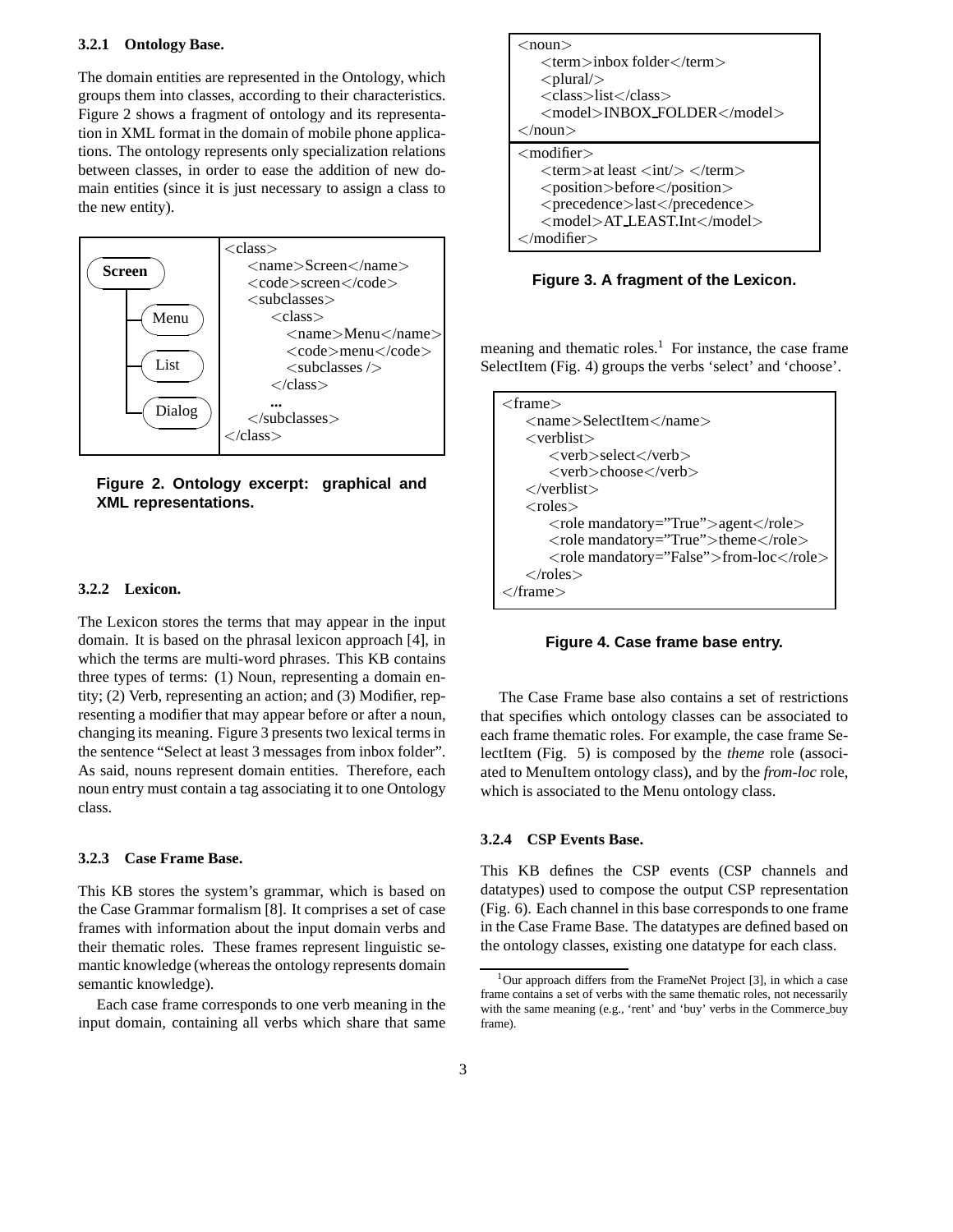<restriction name="DTSEL MENUITEM MENU"> <class role="theme">menu item</class> <class role="from-loc">menu</class>  $\alpha$  /restriction  $\sim$ 

#### **Figure 5. Frame restriction example.**

| $<$ channel $>$<br>$<$ name $>$ select $<$ /name $>$<br>$\langle \text{casegrammar} \rangle$ SelectItem $\langle \text{casegrammar} \rangle$<br>$\langle$ datatype $\rangle$ DTSelect $\langle$ datatype $\rangle$<br>$\langle$ channel $\rangle$                      |
|------------------------------------------------------------------------------------------------------------------------------------------------------------------------------------------------------------------------------------------------------------------------|
| <datatype class="list"><br/><math>&lt;</math>label<math>&gt;</math>LIST<math>&lt;</math>/label<math>&gt;</math><br/><math>&lt;</math>name<math>&gt;</math>List<math>&lt;</math>/name<math>&gt;</math><br/><math>\langle</math> datatype<math>\rangle</math></datatype> |

#### **Figure 6. CSP Base Example.**

#### **3.3 Processing Modules**

The NLForSpec three processing modules are linked together in a pipeline. These modules are detailed in the following sections.

#### **3.3.1 POS-Tagger.**

The NLForSpec uses the Stanford POS-tagger [15] to replace the syntactic parsers used in traditional NLP systems. A comparative study among three Web available POS-taggers was performed: Montylingua [11], Stanford POS-tagger and OpenNLP POS-tagger [1]. These taggers were evaluated with 450 test case steps and the Stanford POS-tagger reached the best result.

As said, tagging aims to determine the grammatical category of each word in the input sentence, instead of its whole structure. However, because of lexical ambiguity, the correct determination of each category depends on the category of neighboring words. Therefore, the analysis of each word cannot occur in isolation. The POS-tagger receives a sentence in English, breaks it into tokens, and tags each token with its corresponding grammatical class.

#### **3.3.2 Semantic Processor.**

This module maps the tagged sentence into one (or more) case grammar frame in the Case Frame base. Each verb phrase in the sentence is mapped into one case frame. This module analyses the tagged sentence, and applies a set of rules to identify the most suitable case frame to each verb

phrase. It then relates the nouns associated to the verb phrase to the corresponding frame's thematic roles. Finally, the Semantic Processor verifies the restrictions that determine whether the nouns related to thematic roles are allowed for the case frame under analysis.

#### **3.3.3 CSP Test Cases Generator.**

This module is responsible for mapping each case frame delivered by the previous module into the corresponding CSP event. As said, each event is composed by a channel and its associated datatypes (Fig. 6). This way, the case frame verb is mapped into the event's CSP channel, and the thematic roles are mapped into the corresponding CSP datatypes (that will constitute the channel messages).

#### **3.4 System Execution Flow**

Here we present an input-output flow example of all NL-ForSpec modules. Consider the input sentence "Select at least 3 messages from Inbox". The POS-Tagger receives this sentence as input, and provides a string with its partsof-speech. The tag *VB* stands for Verb, *DT* for determiner, *NN* for Noun, *IN* for preposition, *JJS* for Adjective, and *CD* for Cardinal.

The Semantic Processor maps the tagged sentence into the corresponding case frame. Initially, this module selects the case frame that contains the verb identified by the POS-Tagger (i.e., 'Select'), and retrieves the ontology classes associated to each noun in the sentence. In this example, the ontology class associated to the noun "message" is *SendableItem*<sup>2</sup> , and the "inbox" class is *list*. After that, this module maps the sentence nouns into their respective thematic roles. It also verifies whether there is a restriction associated to the case frame 'Select' containing: (1) the thematic role *theme* associated to the ontology class *SendableItem*, and (2) the role *from-loc* associated to the class *list*. Next, the Semantic Processor identifies the nouns modifiers. In our example, the modifier "at least 3" is associated to the noun "message".

Finally, the CSP Test Case Generator receives the case frame instantiated by the previous module and the modifiers associated to the frame's nouns. This module maps the verb to the corresponding CSP channel, and the nouns and modifiers to the datatypes, delivering the CSP representation of the input sentence.

# **4 Case Study**

This section presents the implemented prototype and experiments results. We worked within the domain of mo-

<sup>&</sup>lt;sup>2</sup>i.e., an item that can be sent.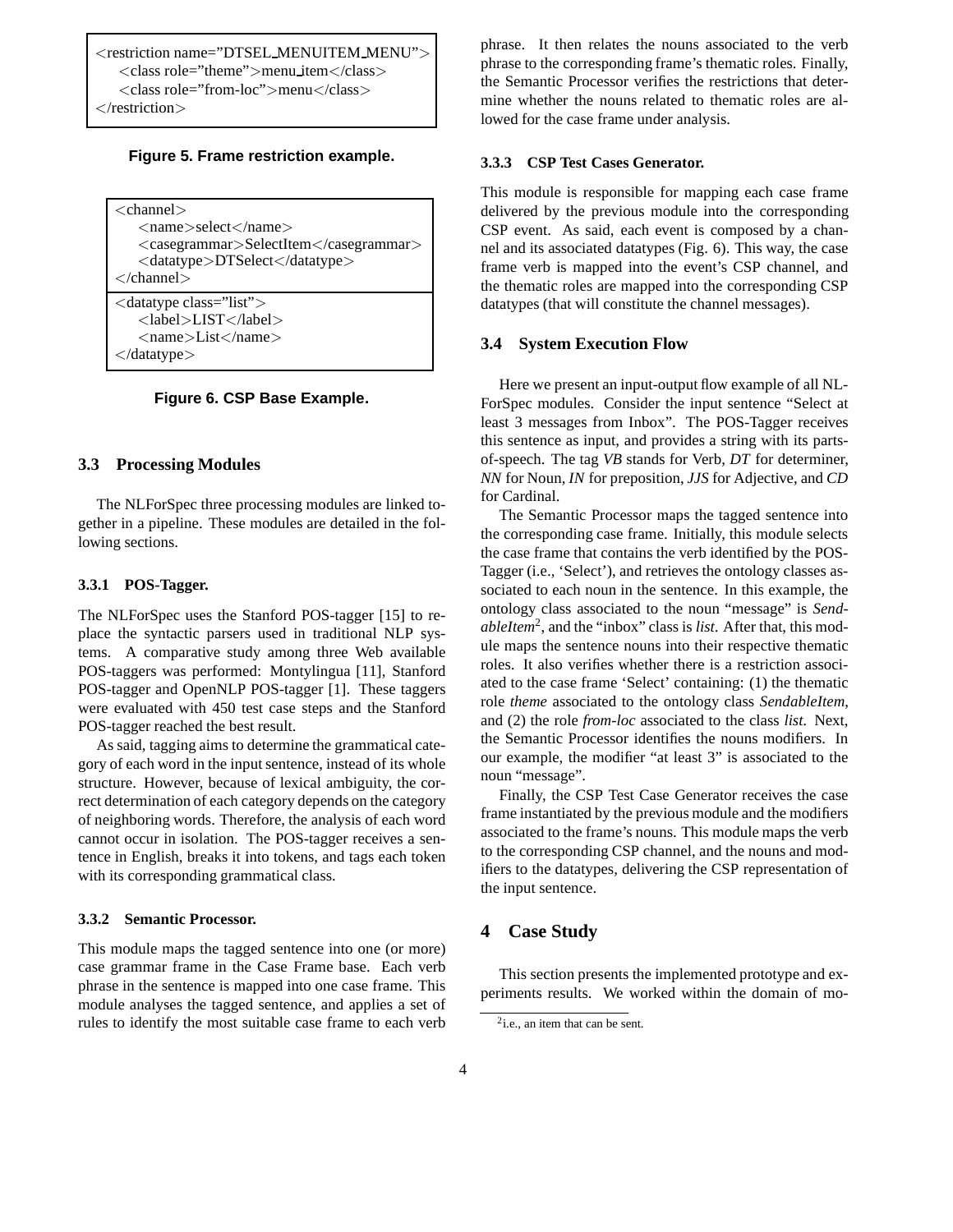| 1. Input sentence:<br>Select at least 3 messages from Inbox                                             |  |
|---------------------------------------------------------------------------------------------------------|--|
| 2. Parts-of-speech:<br>Select/VB at/IN least/JJS 3/CD messages/NN                                       |  |
| 3. Case Frame:<br>Verb: select; Theme: Message; From-loc: Inbox                                         |  |
| 4. CSP Event:<br>select.DTSEL_SENDABLEITEM_LIST.<br>$(MESSAGE, \{AT\ LEAST.3\}). (INBOX\ FOLDER, \{\})$ |  |



bile phone applications testing. The experiments were performed over a corpus of 100 test cases descriptions from the messaging domain (Sect. 4.2). The obtained results were very encouraging, achieving a performance rate of 91%.

# **4.1 The Prototype**

The tool prototype was implemented in Java, for portability and modularity. The implementation followed the persistent data collections pattern [13]. This way, the Knowledge Bases, represented as XML files, can be easily migrated to another storage form, such as a database.

In order to populate the Knowledge Bases, we randomly selected 450 test cases sentences from the mobile phone messaging application, which were manually analyzed. The Lexicon was filled-in with the nouns, verbs and modifiers identified in these sentences. After that, the Case Frame base was created considering the verbs in the lexicon, and the restrictions for each case frame were defined. It was also necessary to classify the identified nouns according to the Ontology. After that, the CSP Events Base was populated with the channels corresponding to the existing verbs, and the datatypes corresponding to nouns and modifiers.

#### **4.2 Experiments and Results**

In order to validate the prototype, we selected another feature from mobile phone application, one not used to populate the KBs. This feature contained 100 test cases.

The experiments results achieved a performance rate of 91%. Regarding the sentences that were not correctly translated into CSP specifications, the following situations were identified in test case pre-conditions:

- 1. Sentences without a verb, e.g., the sentence "At least 2 messages in Inbox" in test case pre-conditions, instead of "There are at least 2 messages in Inbox".
- 2. Ambiguous sentences (which can be interpreted in more than one way), e.g., the sentence "There is one read, unread, and protected message in Message Inbox". Which messages are in the Inbox: one of each type exclusively or inclusively?

# **5 Related Work**

This section presents the three systems mentioned in Sect. 2, which aim to translate NL descriptions into specification models: [14], [6], and [10].

The NL-OOPS (Natural Language Object Oriented Production System) is a CASE tool that generates OO models from requirements documents in natural language. Its nucleus is the NLP system LOLITA [12], which receives requirements description and generates a semantic network (SemNET) that represents these requirements. A specific algorithm obtains from this network the classes, attributes, associations and operations that will appear on the generated OO model.

Two main drawbacks are identified in the NL-OOPS system: (1) it requires a manual pre-processing of the requirements documents in order to identify ambiguities, inconsistencies and omissions; and (2) for large documents, the corresponding semantic networks are very complex; consequently, the OO model generation task becomes difficult and slow, resulting in inadequate models.

Cyre et al. [6] present a system that generates VHDL models from NL descriptions. This system is composed by four processing modules. The syntactic analyzer parses input sentences based on a grammar of 120 rules. The second module performs the semantic analysis of each sentence and generates its respective conceptual graph (a semantic network). The third module integrates the generated graphs, and the final module generates the VHDL models.

The authors state that all generated models were correct. However, the experiments were based on descriptions containing at most 10 sentences. In our opinion, a description with 10 sentences does not seem to be complex enough to allow a more accurate evaluation of the system.

Finally, we highlight the [10] system, which translates natural language specifications of communication protocols into algebraic specifications. The natural language specifications define action sequences performed by the protocol machine (program). These sentences are translated into an algebraic specification language, called ASL. The published results of this system are good. However, the focus of this work is on communication protocols, which is different from ours, that is focused on test cases descriptions.